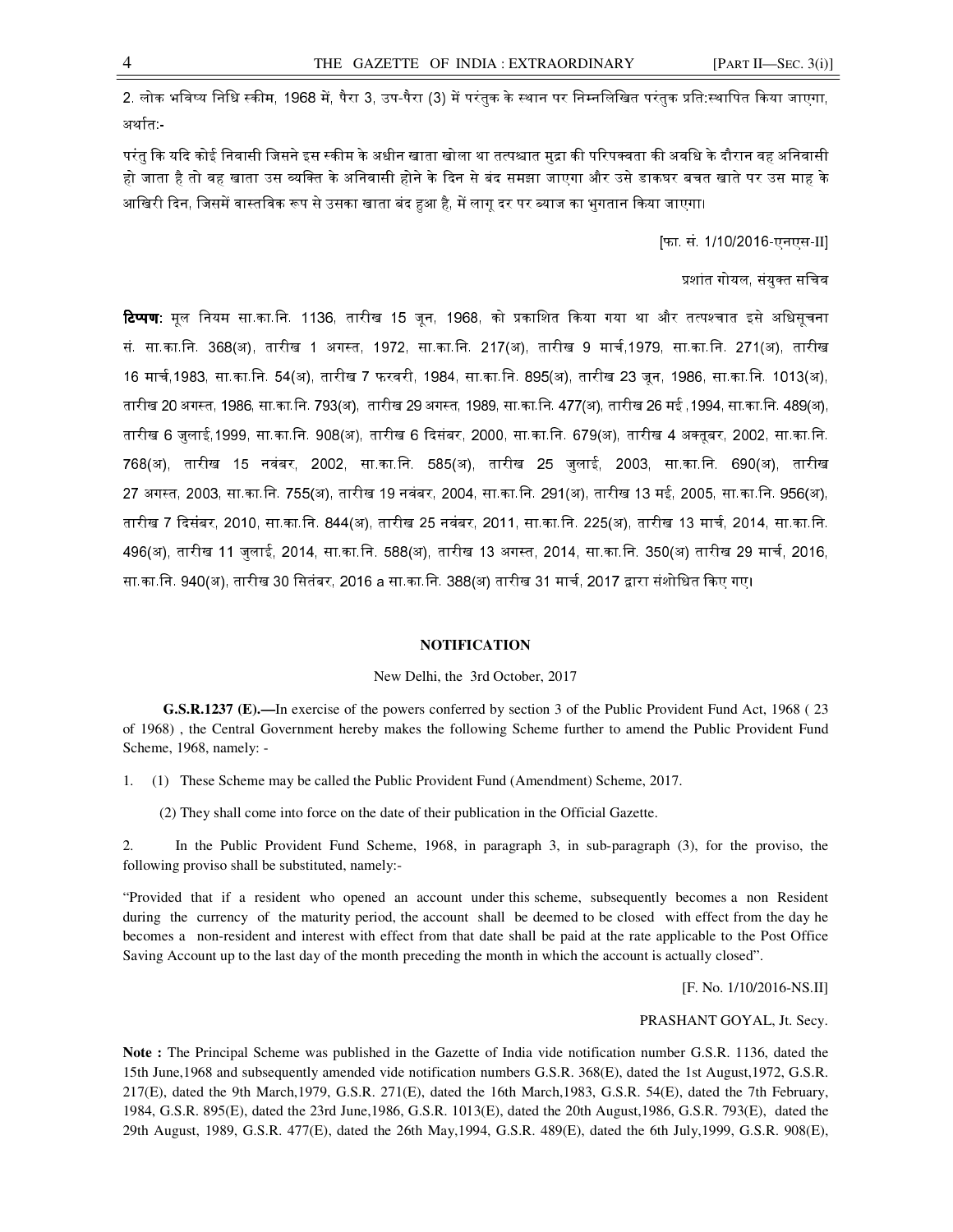dated the 6th December, 2000, G.S.R. 679(E), dated the 4th October, 2002, G.S.R. 768(E), dated the 15th November, 2002, G.S.R. 585(E), dated the 25th July, 2003, G.S.R. 690(E), dated the 27th August, 2003, G.S.R. 755(E), dated the 19th November, 2004, G.S.R. 291(E), dated the 13th May, 2005 , G.S.R. 956(E), dated the 7th December, 2010, G.S.R. 844(E), dated the 25th November, 2011, G.S.R. 225(E), dated the 13th March, 2014, G.S.R. 496(E), dated the 11th July, 2014, G.S.R. 588(E), dated the 13th August, 2014, G.S.R. 350 (E) dated the 29th March, 2016, G.S.R. 940 (E), dated the 30th September, 2016 and G.S.R. 388(E) dated the 31st March, 2017.

### अधिसूचना

## नई दिल्ली, 3 अक्तुबर, 2017

**सा.का.नि.** 1238**(अ).**—केंद्रीय सरकार, सरकारी बचत पत्र अधिनियम, 1959 (1959 का 46) की धारा 12 द्वारा प्रदत्त शक्तियों का प्रयोग करते हुए, राष्ट्रीय बचत पत्र (VIII निर्गम) नियम, 1989 में और संशोधन करने के लिए निम्नलिखित नियम बनाती है, अर्थात:-

1. (1) इन नियमों का संक्षिप्त नाम राष्ट्रीय बचत पत्र (VIII निर्गम) (संशोधन) नियम, 2017 है।

(2) ये राजपत्र में उनके प्रकाशन की तारीख से प्रवृत होंगे।

2. राष्टीय बचत पत्र (VIII निर्गम) नियम, 1989 में, नियम 4 में, उप-नियम (3) में, विद्यमान परंतुक के स्थान पर निम्नलिखित परंतुक प्रति स्थापित किया जाएगा, अर्थात:

"परंतु कि यदि एक निवासी भारतीय प्रमाणपत्र खरीदकर, करेंसी की परिपक्वता अवधि के दौरान अनिवासी हो जाता है तो जिस दिन वह अनिवासी बन जाता है उस दिन पत्र का भुगतान होगा या भुगतान किया हुआ माना जाएगा और समय-समय पर डाकघर बचत खाते पर लागू दर से ब्याज का भुगतान उस दिन से भुगतान किए जाने के पहले के महीने के आखिरी दिन तक, जिसमें यह वास्तव में भुगतान Gकया गया हो, Gकया जाएगा।"

[फा. सं. 1/10/2016-एनएस.II]

प्रशांत गोयल, संयक्त सचिव

**टिप्पण:** मूल नियम अधिसूचना सं. सा.का.नि. 496(अ), तारीख 1 मई, 1989, को भारत के राजपत्र, असाधारण, भाग-II, खंड-3, उप-खण्ड (i) में प्रकाशित किया गया था और तत्पश्चात इसे सा.का.नि. 508(अ), तारीख 23 मई, 1990, सा.का.नि. 120(अ), तारीख 8 मार्च, 1995, सा.का.नि. 7(अ), तारीख 1 जनवरी, 1999, सा.का.नि. 491(अ), तारीख 6 जुलाई, 1999, सा.का.नि. 47(अ), तारीख 15 जनवरी, 2000, सा.का.नि. 156(अ), तारीख 1 मार्च, 2001, सा.का.नि. 572(अ), तारीख 2 अगस्त, 2001, सा.का.नि. 163(अ), तारीख 1 मार्च, 2002, सा.का.नि. 711(अ), तारीख 17 अक्टूबर, 2002, सा.का.नि. 179(अ), तारीख 1 मार्च, 2003, सा.का.नि. 590(अ), तारीख 25 जुलाई, 2003, सा.का.िन. 591(अ), तारीख 25 जुलाई, 2003, सा.का.िन. 820(अ), तारीख 16 अ टूबर, 2003, सा.का.नि. 289(अ), तारीख 13 मई, 2005, सा.का.नि. 744(अ), तारीख 4 अक्टबर, 2011, सा.का.नि. 842(अ), तारीख 25 नवंबर, 2011, सा.का.नि. 318(अ), तारीख 25 अप्रैल, 2012, सा.का.नि. 397(अ), तारीख 25 जन, 2013, सा.का.नि. 226(अ), तारीख 13 मार्च, 2014, सा.का.नि. 494(अ), तारीख 11 जुलाई, 2014, सा.का.नि. 354(अ), तारीख 29 मार्च, 2016, सा.का.नि. 944(अ), तारीख 30 सितंबर, 2016, सा.का.नि. 54(अ), तारीख 18 जनवरी, 2017 और सा.का.नि. 382(अ), तारीख 31 मार्च, 2017 ारा संशोिधत Gकए गए।